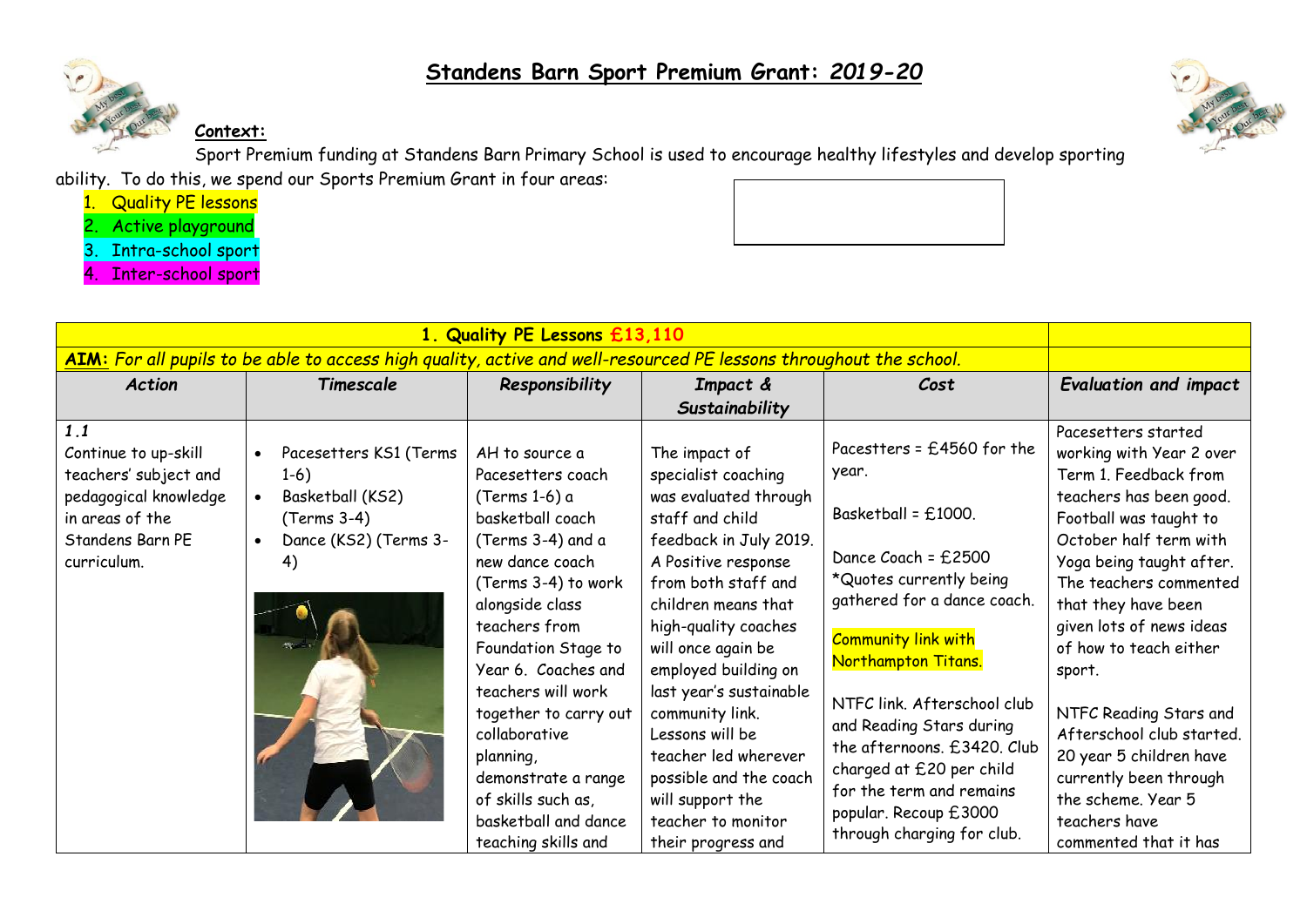|                                                                                                                                       |                                                                                                                            | evaluate and monitor<br>progress.<br>AH to continue to<br>monitor this over the<br>coming year and look<br>at the prospect of<br>new coaches. | teach new skills/<br>techniques to the<br>most able pupils.                                                                                                                          | Community link with NTFC<br>offers access to<br>competitions.<br>Total Cost £8480 | had a positive impact on<br>attitudes towards<br>reading.<br>Afterschool club remains<br>as popular as ever.<br>Karate coach quote<br>currently being looked<br>into (in anticipation of<br>the whole school Japan<br>topic). |
|---------------------------------------------------------------------------------------------------------------------------------------|----------------------------------------------------------------------------------------------------------------------------|-----------------------------------------------------------------------------------------------------------------------------------------------|--------------------------------------------------------------------------------------------------------------------------------------------------------------------------------------|-----------------------------------------------------------------------------------|-------------------------------------------------------------------------------------------------------------------------------------------------------------------------------------------------------------------------------|
| 1.2<br>To ensure all pupils are<br>able to access high<br>quality, active and well-<br>resourced PE lessons<br>throughout the school. | On-going.<br>Dedicated TLR position for<br>the implementation of the<br><b>SBPS Sports Premium</b><br>Action Plan - Aim 1. | AH to start in the<br>role of PE Co-<br>ordinator with a TLR<br>for the co-ordination<br>of Sports Premium<br>Grant funding.                  | PE lessons throughout<br>the school to be fully<br>aligned to the new<br>National Curriculum,<br>focusing on the<br>development of agility,<br>balance, co-ordination<br>and healthy | TLR $(3)$ bursary = $£1600$                                                       | Bursary continues to paid<br>over the course of the<br>year.                                                                                                                                                                  |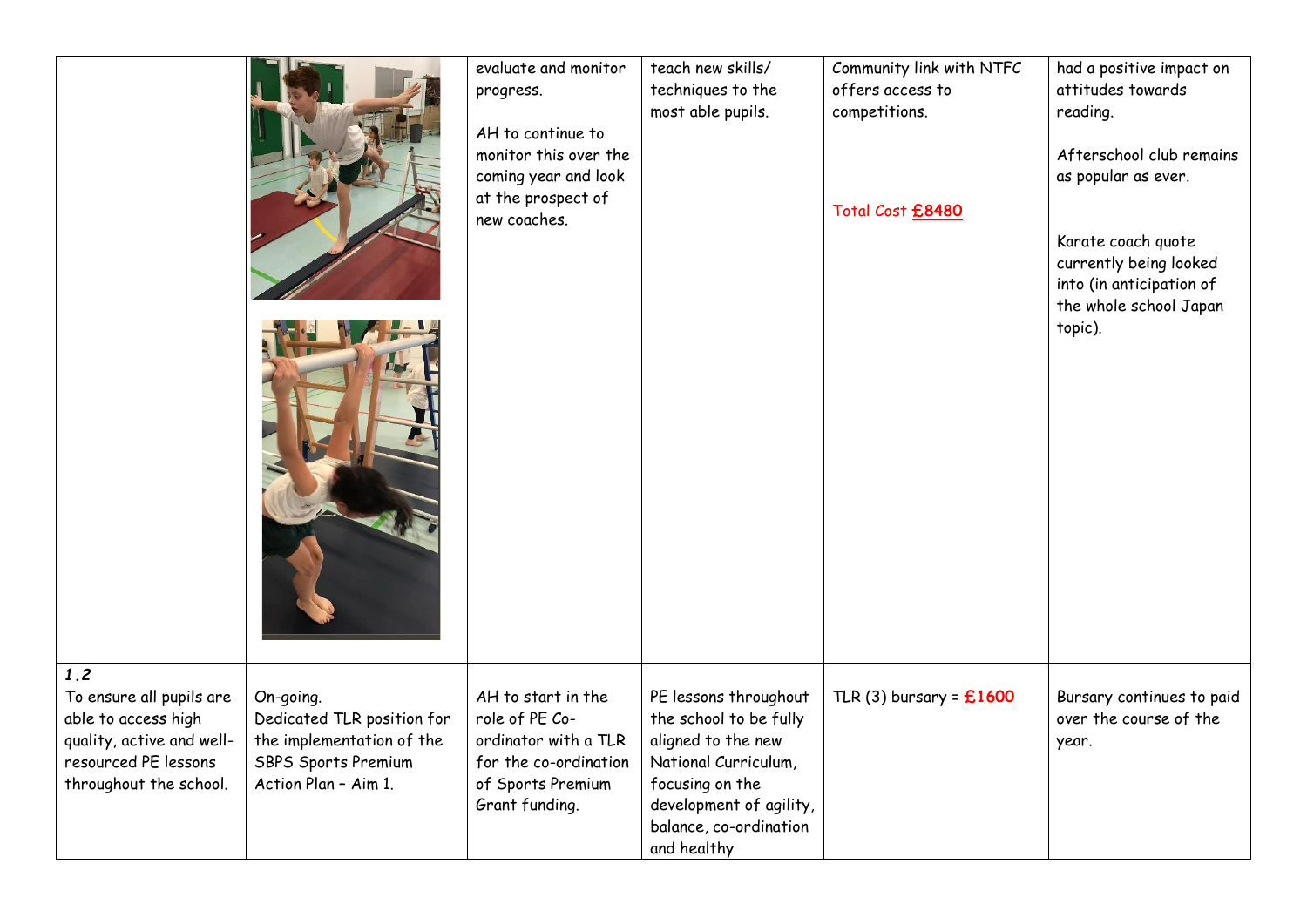|                                                                                                                                                                             |                                                                                                                                                                                                                                                             |                                                                                                                     | competition through a<br>multi-skills approach.<br>AH to monitor and<br>evaluate the impact of<br>actions to improve<br>teachers<br>effectiveness in<br>teaching PE.                                                                            |                                             |                                                                                                                                                                                                                                   |
|-----------------------------------------------------------------------------------------------------------------------------------------------------------------------------|-------------------------------------------------------------------------------------------------------------------------------------------------------------------------------------------------------------------------------------------------------------|---------------------------------------------------------------------------------------------------------------------|-------------------------------------------------------------------------------------------------------------------------------------------------------------------------------------------------------------------------------------------------|---------------------------------------------|-----------------------------------------------------------------------------------------------------------------------------------------------------------------------------------------------------------------------------------|
| 1.3<br>Organise and implement<br>catch-up swimming<br>lessons for children<br>who could achieve 25m<br>in Year 6 after falling<br>short in Year 5.                          | Source suitable venue,<br>instructor and transport<br>before the end of July<br>2019. Lessons to take place<br>in Terms 1 and 2. SB? and<br>RC to transport swimmers<br>after school (3:00 - 4:00<br>for 14 weeks between<br>September - December<br>2019). | RC to identify<br>swimmers who need<br>extra sessions. LH to<br>arrange venue,<br>instructor and<br>transport.      | <b>Swimming Data</b>                                                                                                                                                                                                                            | 14 weeks of swimming =<br>£1000             | Catch up swimming took<br>place over Term 1. Of<br>the 16 children who<br>attended, 14 are now<br>able to swim 25m without<br>any assistance.                                                                                     |
| 1.4<br>Support the delivery of<br>'High Quality' PE<br>lessons by providing<br>resources/equipment<br>to ensure every child is<br>actively engaged in<br>physical activity. | All resources for curriculum<br>stores updated during the<br>year (as necessary).                                                                                                                                                                           | AH to constantly<br>monitor and audit PE<br>stock and create<br>orders for new<br>resources throughout<br>the year. | The increased<br>motivation of staff<br>for PE has encouraged<br>them to use a wider<br>range of resources to<br>extend their<br>knowledge and skills<br>when planning and<br>teaching lessons.<br>The focus is now to<br>bring in resources to | Budget allocated for<br>$resources = £1000$ | Stock being replenished<br>as and when needed.<br>New footballs and rugby<br>balls have been<br>purchased.<br>Table tennis paddles<br>ordered in readiness for<br>table tennis club and<br>table tennis being taught<br>in class. |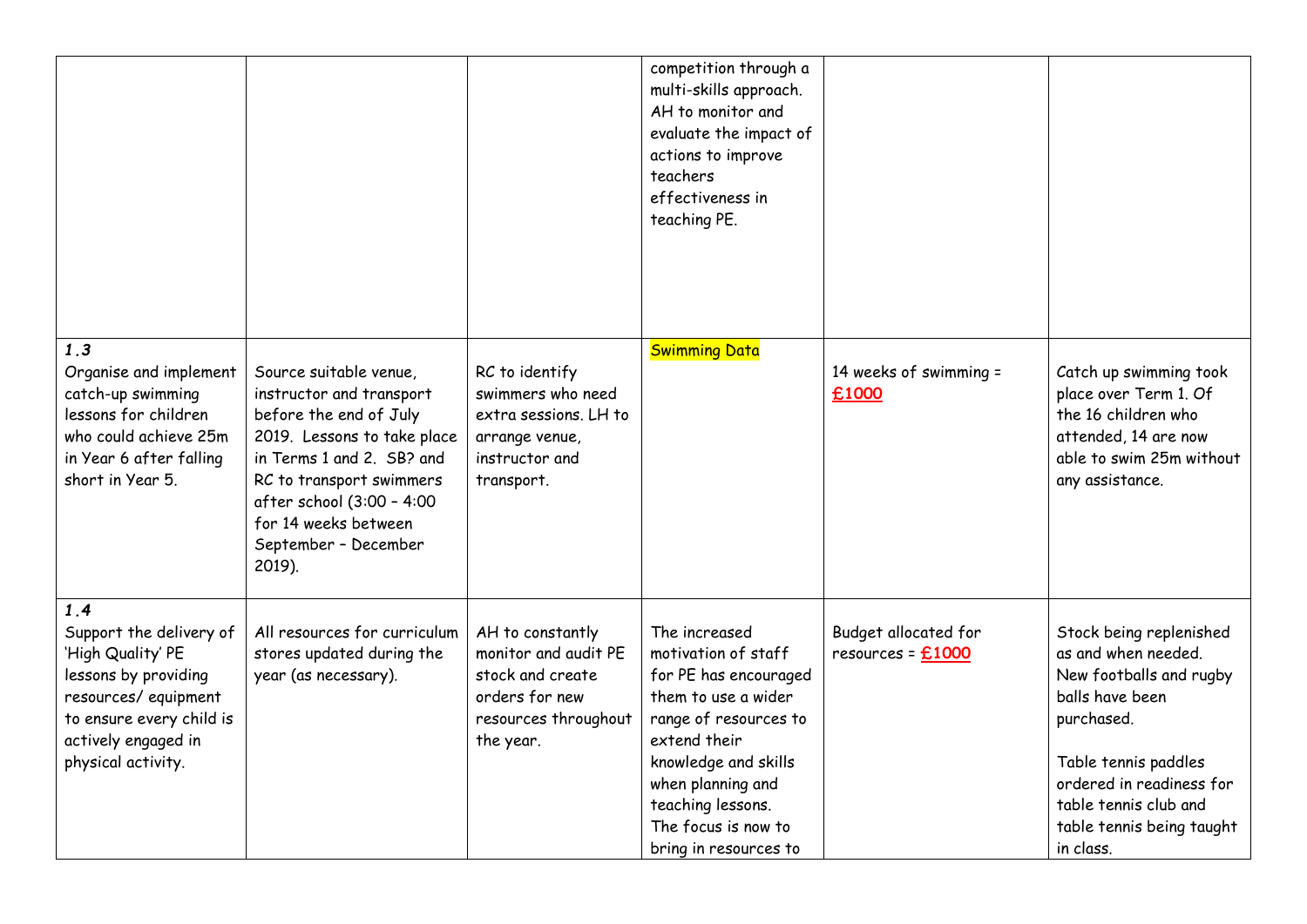|  |  | enable teachers to<br>build on their training<br>and for children to<br>remain active and<br>reach their full<br>potential. |  |
|--|--|-----------------------------------------------------------------------------------------------------------------------------|--|
|--|--|-----------------------------------------------------------------------------------------------------------------------------|--|

| AIM: For the playground to be a safe, healthy environment full of child-led physical activity.                                                                                                                |                                                                                                                                                                                           |                                                                                                                                                   |                                                                                                                                                                                                                                |                                                                                                                                                       |                                                                                                                                                                                                                                                                   |
|---------------------------------------------------------------------------------------------------------------------------------------------------------------------------------------------------------------|-------------------------------------------------------------------------------------------------------------------------------------------------------------------------------------------|---------------------------------------------------------------------------------------------------------------------------------------------------|--------------------------------------------------------------------------------------------------------------------------------------------------------------------------------------------------------------------------------|-------------------------------------------------------------------------------------------------------------------------------------------------------|-------------------------------------------------------------------------------------------------------------------------------------------------------------------------------------------------------------------------------------------------------------------|
| Action                                                                                                                                                                                                        | Timescale                                                                                                                                                                                 | Responsibility                                                                                                                                    | Impact and<br>sustainability                                                                                                                                                                                                   | Cost                                                                                                                                                  | <b>Evaluation and impact</b>                                                                                                                                                                                                                                      |
| 2.1<br>To provide support,<br>development and<br>training for the Young<br>Leaders initiative:<br>Training of new<br>Young Leader cohort<br>in Term 1.<br>Resources to deliver<br>Young Leaders'<br>sessions. | New Young Leader<br>cohort trained by the<br>end of September<br>(Term 1).<br>New Young Leader<br>training in Term 1 and<br>all resources in place<br>before the training<br>takes place. | AH to arrange Young<br>Leader training for the<br>new cohort through the<br>Northampton SSP (bolt-<br>on option to Standard<br>Level affiliation) | After the 2018/19<br>evaluation, Young<br>Leaders increased<br>activity and regular<br>intra-school<br>competition for<br>children in FS-Y2 on a<br>weekly basis<br>throughout the year.<br>To increase<br>sustainability, the | Young Leaders Training 'bolt<br>on' costs = $£150$<br>Northampton SSP affiliation<br>with Youth Sports Trust<br>membership = $£350$<br>Total = $£500$ | Young leaders have been<br>employed across the<br>playground to some<br>success. Bolt on to be<br>completed earlier to allow<br>for the Year 5 children<br>to take over from the<br>Year 6 children before<br>the end of the academic<br>year.<br>Northampton SSP |
|                                                                                                                                                                                                               |                                                                                                                                                                                           |                                                                                                                                                   | current Young<br>Leaders will work<br>alongside Natalie at                                                                                                                                                                     |                                                                                                                                                       | affiliation with Youth<br>Sports Trust membership<br>been paid.                                                                                                                                                                                                   |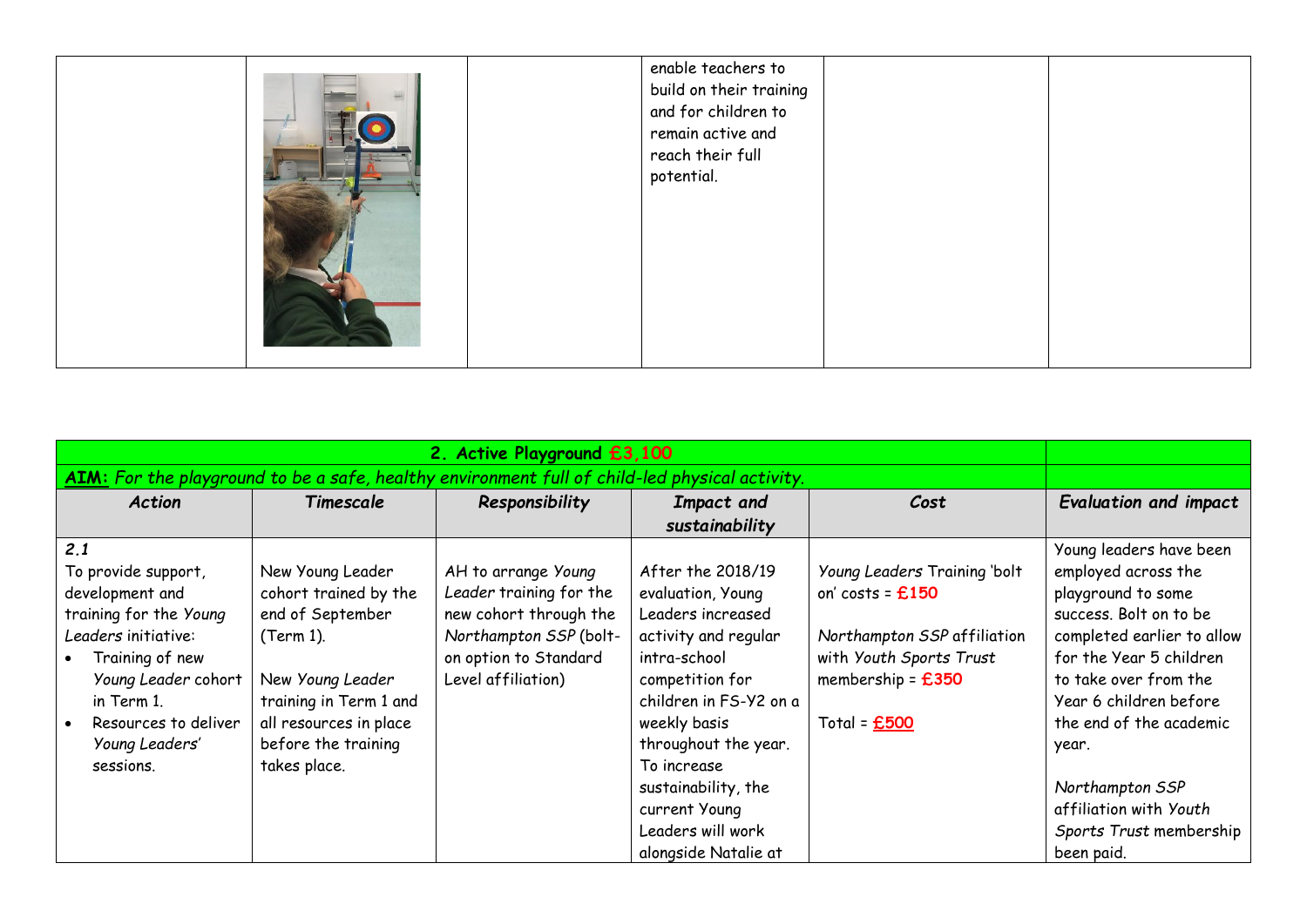| 2.2<br>To organise a rota of<br>physical activities so<br>that pupils of all ages<br>have the opportunity to<br>access a wide range of<br>sports independently on<br>a daily basis. | Rotas and Young<br>Leaders in place by<br>the end of September<br>2018 in Term 1.                                    | AH and RC `to write the<br>playground rotas in<br>September and manage<br>the Young Leaders<br>organisation of the<br>activities/children on<br>the playground on a<br>daily basis. | the NSP to train 30<br>Y4/Y5 children in<br>preparation for Y6.<br>Increased physical<br>activity levels on the<br>playground will<br>contribute to the<br>development of<br>healthy lifestyles and<br>enjoyment of regular<br>participation in sport. | No cost (£0).                                                                                  | Young leaders have been<br>employed across the<br>playground to some<br>SUCCESS.                             |
|-------------------------------------------------------------------------------------------------------------------------------------------------------------------------------------|----------------------------------------------------------------------------------------------------------------------|-------------------------------------------------------------------------------------------------------------------------------------------------------------------------------------|--------------------------------------------------------------------------------------------------------------------------------------------------------------------------------------------------------------------------------------------------------|------------------------------------------------------------------------------------------------|--------------------------------------------------------------------------------------------------------------|
| 2.3<br>To implement a<br>Change4Life multi-skills<br>extra-curricular club<br>designed to increase<br>physical activity levels<br>in less active children.                          | To be fully established<br>by the end of<br>September.                                                               | RC to identify cohort<br>and establish the club<br>for the Change4Life<br>club 2016-17 by liaising<br>with teachers.                                                                | Last year's<br>Change4Life scheme<br>provided excellent<br>improvements in the<br>selected group's<br>social and physical<br>well being. Trained<br>staff enjoyed leading<br>the scheme and will<br>once again continue<br>their role.                 | No cost (£0). Resources<br>already supplied by<br>Change4Life and Miss Dee<br>already trained. | Change for life has<br>changed to mega minds<br>club run through<br>pacesetters and adults in<br>the school. |
| 2.4<br>To increase co-<br>ordination and<br>cardiovascular<br>competition throughout<br>the school day.                                                                             | AH and SB to have<br>reflex board training<br>in January and then<br>train up key staff and<br>young leaders in Feb. | RC and SB to ensure all<br>key staff are trained<br>and that the rota is<br>active.                                                                                                 | A sustainable<br>opportunity for all<br>children to<br>participate in<br>physical, reflex<br>activities every day.                                                                                                                                     | £2,600 over 3 years.                                                                           | Reflex boards still in use<br>at lunch when available.<br>Young leaders using when<br>weather permits.       |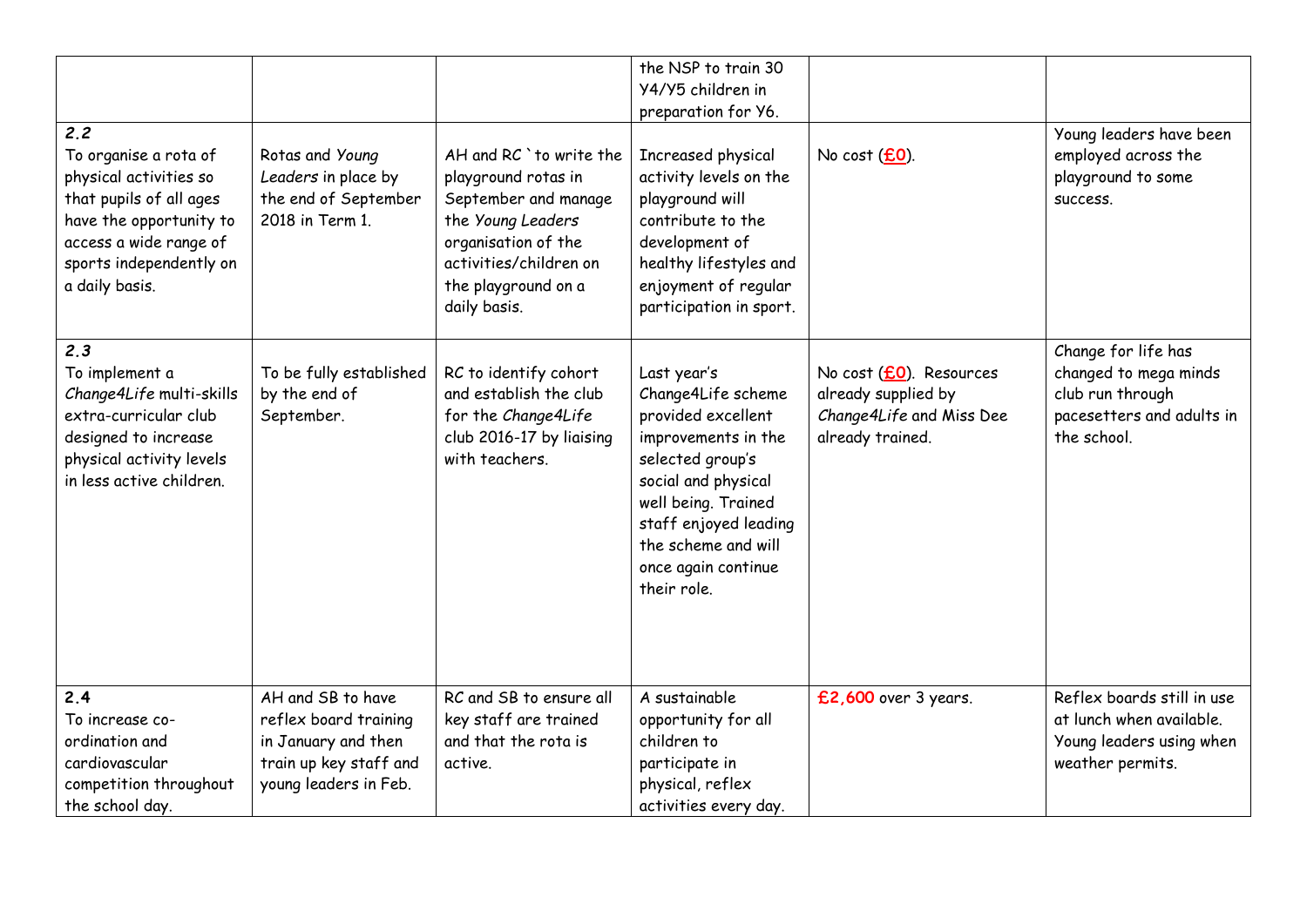| (Breakfast Club, sensory |  |  |  |
|--------------------------|--|--|--|
| circuits, after school   |  |  |  |
| club and lunchtimes).    |  |  |  |

|                                                                                                                                   |                                                                                            | 3. Intra-school Sport £3,600                                                                                                                                                                                                                                    |                                                                                                                                                                                                                                                                                                                                                                                                                                                           |                                                                                                                                                                                                                                                                                                                                                                                                                                                                                |                                                                                                                                                                                                                                               |
|-----------------------------------------------------------------------------------------------------------------------------------|--------------------------------------------------------------------------------------------|-----------------------------------------------------------------------------------------------------------------------------------------------------------------------------------------------------------------------------------------------------------------|-----------------------------------------------------------------------------------------------------------------------------------------------------------------------------------------------------------------------------------------------------------------------------------------------------------------------------------------------------------------------------------------------------------------------------------------------------------|--------------------------------------------------------------------------------------------------------------------------------------------------------------------------------------------------------------------------------------------------------------------------------------------------------------------------------------------------------------------------------------------------------------------------------------------------------------------------------|-----------------------------------------------------------------------------------------------------------------------------------------------------------------------------------------------------------------------------------------------|
| AIM: For all pupils to have regular opportunities to engage in competitive sporting activity with other pupils at our school in a |                                                                                            |                                                                                                                                                                                                                                                                 |                                                                                                                                                                                                                                                                                                                                                                                                                                                           |                                                                                                                                                                                                                                                                                                                                                                                                                                                                                |                                                                                                                                                                                                                                               |
| range of activities.                                                                                                              |                                                                                            |                                                                                                                                                                                                                                                                 |                                                                                                                                                                                                                                                                                                                                                                                                                                                           |                                                                                                                                                                                                                                                                                                                                                                                                                                                                                |                                                                                                                                                                                                                                               |
| <b>Action</b>                                                                                                                     | Timescale                                                                                  | Responsibility                                                                                                                                                                                                                                                  | Impact and<br>sustainability                                                                                                                                                                                                                                                                                                                                                                                                                              | Cost                                                                                                                                                                                                                                                                                                                                                                                                                                                                           | <b>Evaluation and</b><br>impact                                                                                                                                                                                                               |
| 3.1<br>To provide an even<br>wider range of extra-<br>curricular sports<br>clubs in KS1 and KS2<br>throughout the year.           | AH and LB to co-ordinate clubs on<br>a termly basis and keep registers<br>of participants. | AH to ligise with school<br>staff and external<br>providers to ensure a<br>variety of clubs spread<br>across the school and<br>throughout the year. Ah<br>to push a wider variety<br>of KS2 clubs as well as<br>encouraging staff to<br>offer clubs within KS1. | Staff at Standens<br>Barn will be given<br>extra training (See<br>1.2) in a range of<br>sports.<br>This training will<br>create the<br>opportunity for<br>staff to increase<br>their confidence<br>and ability to run a<br>high quality<br>sustainable clubs.<br>As a result of this,<br>children will have a<br>wide range of<br>opportunities to<br>participate in<br>competitions within<br>the clubs through<br>internal leagues and<br>competitions. | All clubs run by school<br>staff will incur no cost<br>Outdoor activity life skills<br>club. (Community link<br>Northampton White Water<br>rafting centre)<br>£1,250<br>Some extra-curricular<br>clubs (e.g. Before-School,<br>Sea Cadet Level 1 training,<br>Tennis etc) may be<br>subsidised by Sport<br>Premium Grant funding to<br>keep the costs as low as<br>possible for pupils = $£250$ .<br>Limelight dance company to<br>run a 12 week dance<br>programme every term | Limelight club run<br>from term 1 and<br>continues to be<br>popular.<br>Football club has been<br>ran across KS2. Table<br>tennis club to run from<br>term 2.<br>White Water Rafting<br>and Sea Cadet to<br>happen later in<br>academic year. |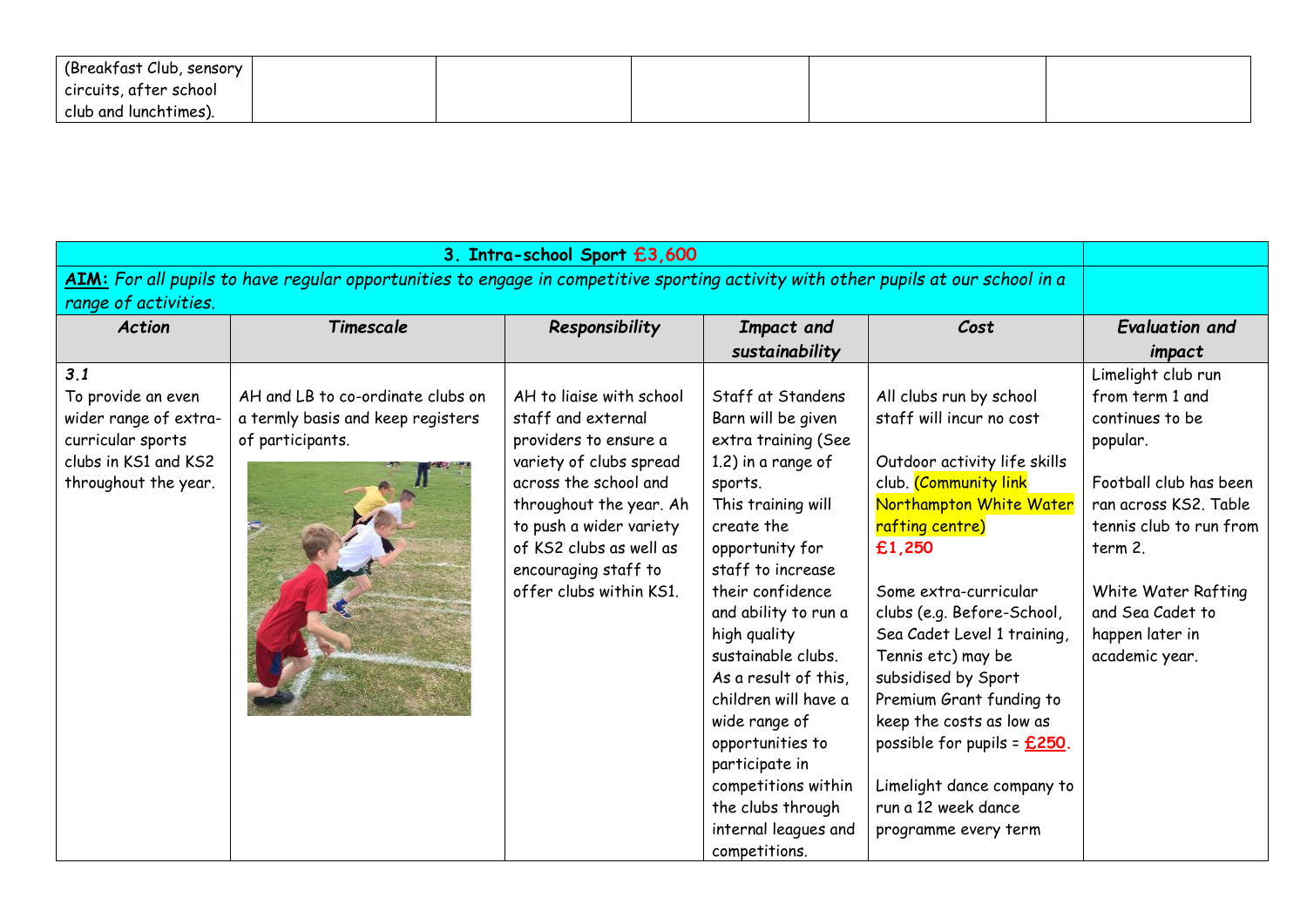|                                                                                      |                                                                                                                            |                                                                                                                                                                                                                                     |                                                                                                                                                                                                                                                                                                                                                                                                                                                                              | over the course of the<br>year.<br>Funded by the Sports<br>premium.<br>(Community link with<br>Limelight Dance company)<br>$=$ £2,100 |                                                                                                                                                                                                  |
|--------------------------------------------------------------------------------------|----------------------------------------------------------------------------------------------------------------------------|-------------------------------------------------------------------------------------------------------------------------------------------------------------------------------------------------------------------------------------|------------------------------------------------------------------------------------------------------------------------------------------------------------------------------------------------------------------------------------------------------------------------------------------------------------------------------------------------------------------------------------------------------------------------------------------------------------------------------|---------------------------------------------------------------------------------------------------------------------------------------|--------------------------------------------------------------------------------------------------------------------------------------------------------------------------------------------------|
| 3.2<br>Develop a rolling<br>programme of intra-<br>school sports for KS1<br>and KS2. | All pupils have the opportunity to<br>engage in at least one competitive<br>event within school, outside of<br>Sports Day. | AH and WC to organise<br>competitions. RC to<br>ensure competitions are<br>resourced and all<br>equipment is audited<br>before-hand; any new kit<br>will be ordered in good<br>time. Medals and<br>certificates organised<br>by AH. | After the success<br>of last year's intra<br>school programme,<br>the same plan will<br>be rolled out this<br>year with all<br>children in KS1 and<br>KS2 having the<br>opportunity to play<br>competitively at<br>least once per year,<br>outside of Sports<br>Day.<br>In 2018/19 AH and<br>the Young Leaders<br>ran a successful<br>intra-school<br>programme, giving<br>children in KS1 the<br>opportunity to play<br>in multi-skills<br>festivals<br>throughout the year | Planned Intra-School<br>Sports Competitions to be<br>carried out thought<br>2019/20.<br>Medals and resources =<br>already resourced   | Intra school<br>competitions continue<br>throughout KS2. This<br>has taken place at<br>some lunchtimes, early<br>Autumn term, and<br>throughout lessons.<br>KS1 programme to<br>start in Term 2. |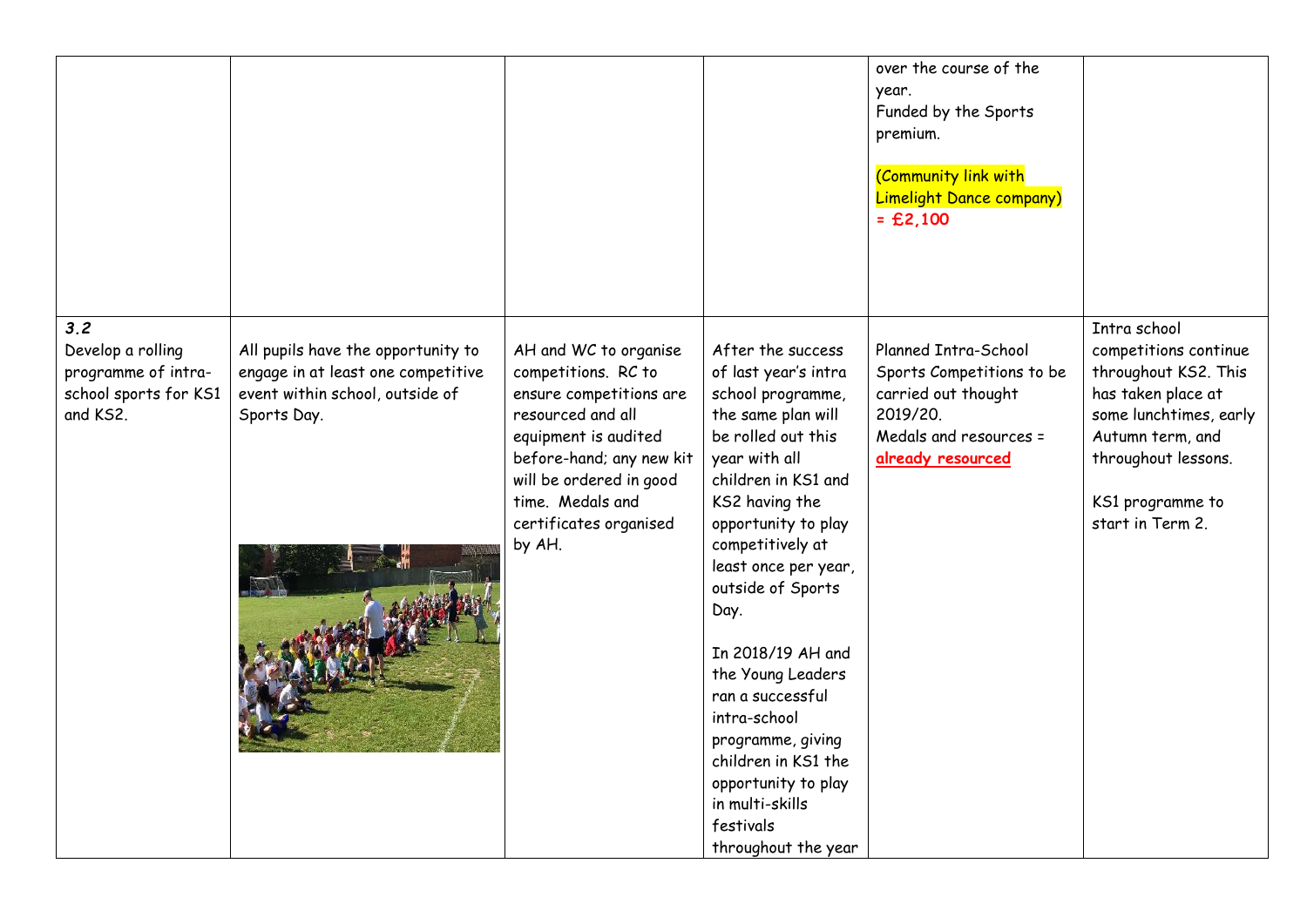|  | (x3 events<br>timetables        |  |
|--|---------------------------------|--|
|  |                                 |  |
|  | 2019/20).<br>This will continue |  |
|  | next year.                      |  |
|  |                                 |  |
|  |                                 |  |

|                                                                                                                                       | 4. Inter-school Sport £900                                                                                                                                                                                                |                                                                                                                                                                                                                                                                                                                                       |                                                                                                                                                                                                                                                                                            |                                       |                                                                                                                                         |
|---------------------------------------------------------------------------------------------------------------------------------------|---------------------------------------------------------------------------------------------------------------------------------------------------------------------------------------------------------------------------|---------------------------------------------------------------------------------------------------------------------------------------------------------------------------------------------------------------------------------------------------------------------------------------------------------------------------------------|--------------------------------------------------------------------------------------------------------------------------------------------------------------------------------------------------------------------------------------------------------------------------------------------|---------------------------------------|-----------------------------------------------------------------------------------------------------------------------------------------|
|                                                                                                                                       |                                                                                                                                                                                                                           | activity with pupils form other schools in a range of activities.                                                                                                                                                                                                                                                                     |                                                                                                                                                                                                                                                                                            |                                       | AIM: For as many pupils as possible to have regular opportunities to engage in competitive sporting                                     |
| <b>Action</b>                                                                                                                         | Timescale                                                                                                                                                                                                                 | Responsibility                                                                                                                                                                                                                                                                                                                        | Impact and<br>sustainability                                                                                                                                                                                                                                                               | Cost                                  | <b>Evaluation and impact</b>                                                                                                            |
| 4.1<br>To host a range of inter-school<br>competitions with local primaries at<br>Standens Barn throughout the year in<br><b>KS2.</b> | In-line with the<br>NTSSF fixture<br>programme,<br>Standens Barn (the<br>hub school) is listed<br>as one of the 'host<br>schools' for<br>competitive sport in<br>the 2018-2019<br>fixtures list for a<br>range of sports. | AH and WC to<br>continue to liaise<br>with other local<br>primary schools and<br>ensure invites are<br>handed out in good<br>time.<br>AH to ensure<br>competitions are<br>resourced and all<br>equipment is audited<br>before-hand; any<br>new kit will be<br>ordered in good time.<br>Medals and<br>certificates<br>organised by RC. | An excellent<br>sustainable link was<br>created between<br>several local<br>primary schools in<br>2017/18<br>This link will<br>continue in a wider<br>range of sports<br>ensuring that more<br>children will get<br>even more<br>opportunities to<br>represent their<br>school in 2018/19. | Trophies and medals<br>Total = $£200$ | NTSSF programme<br>continues. Rugby,<br>football, basketball and<br>dodgeball fixtures and<br>tournaments have been<br>participated in. |
| 4.2                                                                                                                                   | Term 1 - Term 6.<br>Rolling programme                                                                                                                                                                                     |                                                                                                                                                                                                                                                                                                                                       | All children in KS2<br>have the                                                                                                                                                                                                                                                            |                                       | As above.                                                                                                                               |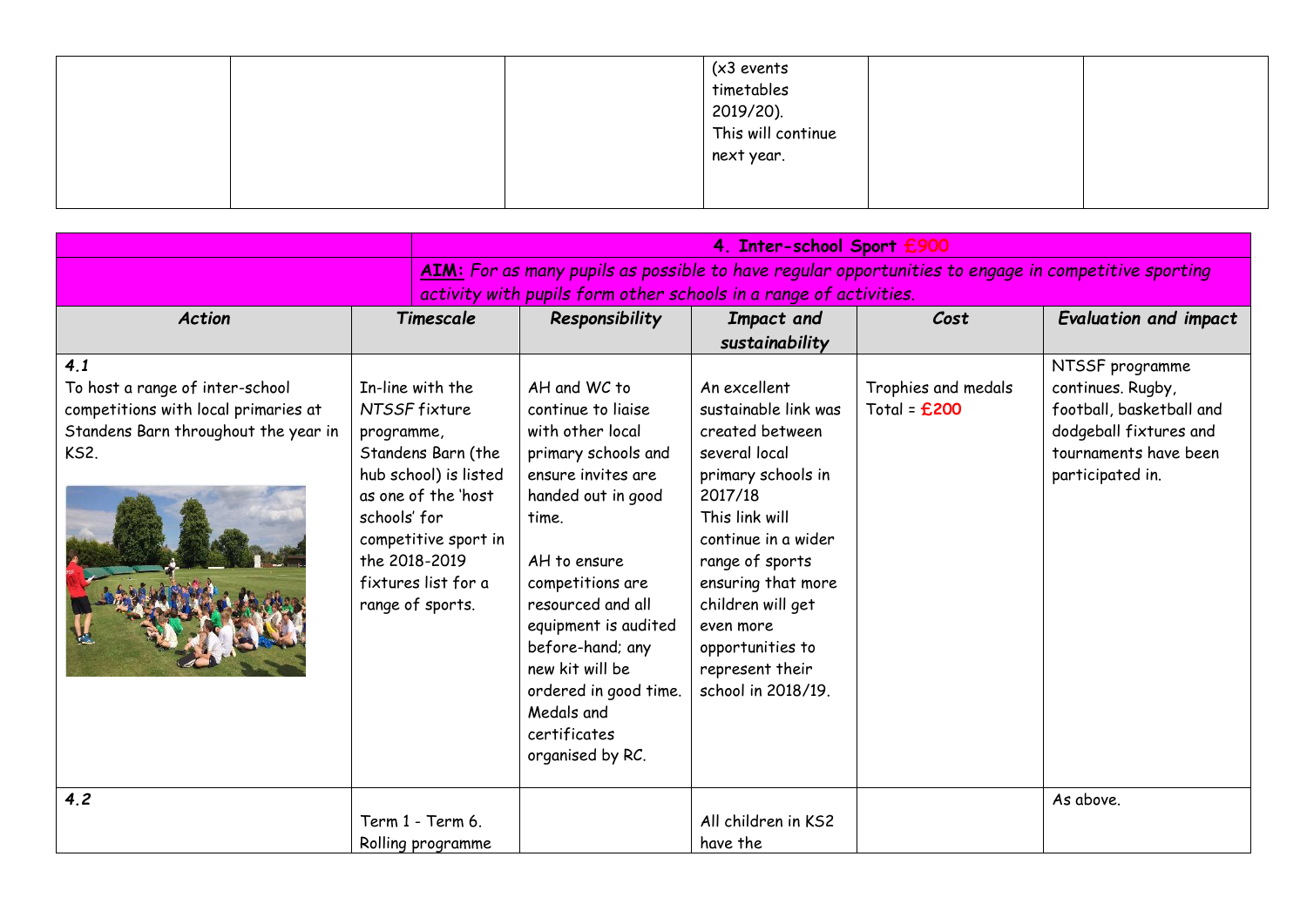| To play regular competitive fixtures<br>against other schools in a range of<br>sports throughout the year.                | of competitive<br>fixtures in a range<br>of sports.                                                                                                                                | AH and WC to co-<br>ordinate fixtures<br>through the NTSSF.                               | opportunity to play<br>competitively<br>against other<br>schools on a regular<br>basis.<br>Children in KS1 have<br>the opportunity to<br>play in multi-skills<br>NTSSF festivals<br>throughout the year<br>$(x3$ events<br>timetables<br>2018/19). | NTSSF affiliation in<br>2018-2019 = Costed<br>above                                                                                                                     |                                                                                                                                                                                               |
|---------------------------------------------------------------------------------------------------------------------------|------------------------------------------------------------------------------------------------------------------------------------------------------------------------------------|-------------------------------------------------------------------------------------------|----------------------------------------------------------------------------------------------------------------------------------------------------------------------------------------------------------------------------------------------------|-------------------------------------------------------------------------------------------------------------------------------------------------------------------------|-----------------------------------------------------------------------------------------------------------------------------------------------------------------------------------------------|
| 4.3<br>To participate in cluster sporting<br>competitions with other schools in a<br>range of sports throughout the year. | Term 1 - Term 6.<br>Programme of Level<br>2 competitions in a<br>range of sports<br>throughout the year.<br>Progression to Level<br>3 competitions if<br>successful at Level<br>2. | AH and SSCo to co-<br>ordinate events<br>through the SSP and<br>Level 2/Level 3<br>events | All children in Y3-<br>Y6 have the<br>opportunity to play<br>competitively<br>against other<br>schools.                                                                                                                                            | SSP affiliation in<br>2018-2019 at the<br>'Standard School' level<br>$=$ £150 and youth<br>Sports Trust<br>membership = $£50$<br>(already accounted for<br>in aim 1.1). | Cluster events taken<br>place over term 1. A range<br>of children have<br>participated in<br>competitions. The school<br>now enters more<br>'participation events' than<br>in any other year. |
| 4.4<br>To participate in the 2017/18 Strictly<br>Come Dancing inter-school<br>competition at The Royal and<br>Derngate.   | Training starts at<br>Standens Barn in<br>Terms 1 and 2 with<br>the competition at<br>the end of Term 2.                                                                           | AR, KM and RC to<br>organise the event.                                                   | Last year's funding<br>had a positive<br>impact with<br>Standens Barn<br>dancers reaching<br>the grand final for<br>the first time.<br>All children in Key<br>Stage 2 will once<br>again have the                                                  | Costume and staff<br>training opportunities.<br>Total: £500                                                                                                             | Strictly was another<br>success. No additional<br>cost was incurred as<br>previous years costumes<br>were used.                                                                               |